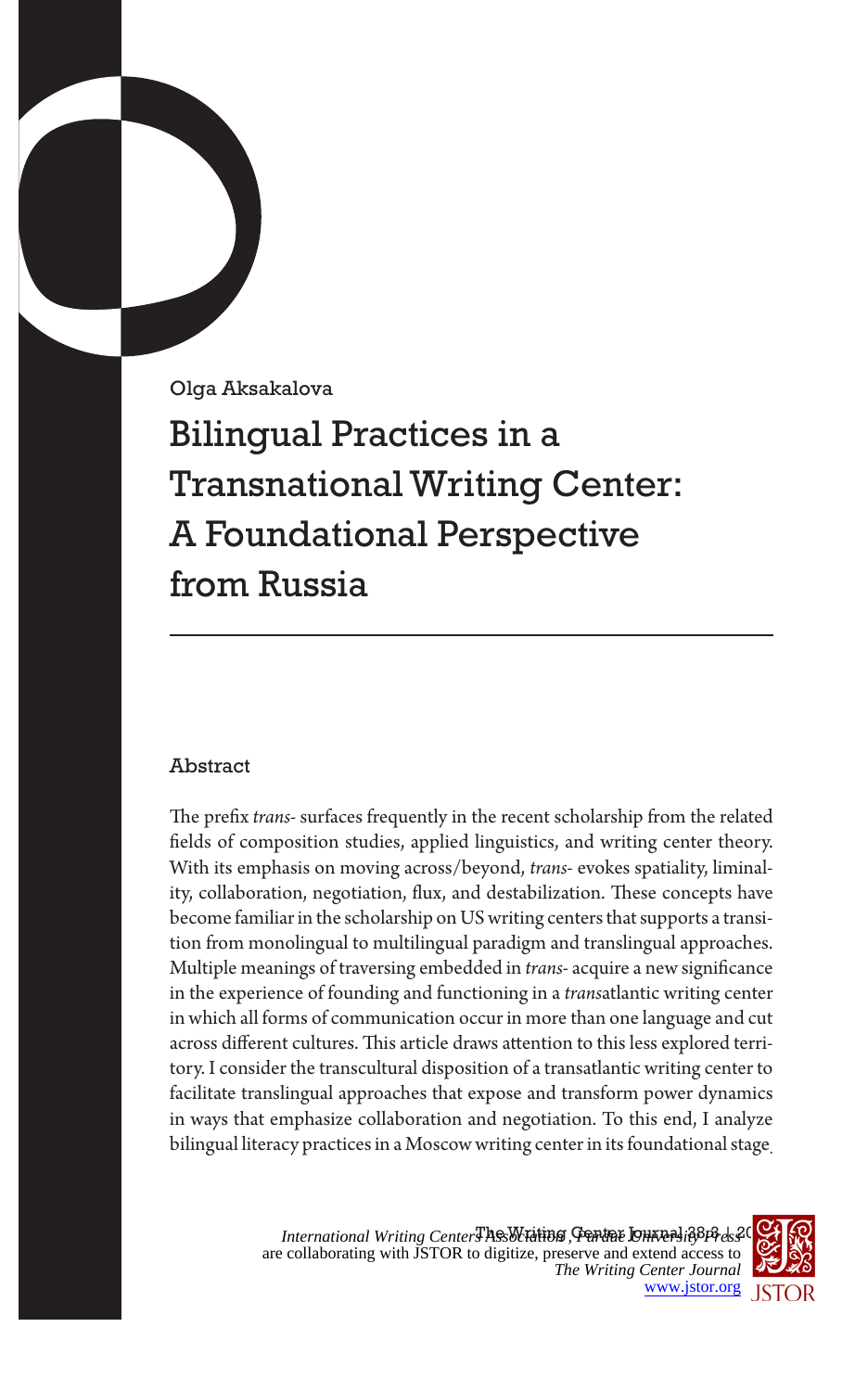## Introduction

The prefix *trans* surfaces frequently in recent scholarship from the related fields of composition studies, applied linguistics and writing center theory through such terms as *translingual* (Horner, NeCamp, & Donahue, 2011; Canagarajah, 2013; Leonard & Nowacek, 2016), *translanguaging* (Garcia & Wei, 2014; Corcoran, 2017), *transcultural* (Zamel, 1997; Lee & Canagarajah, 2018), *transfer* (Leonard & Nowacek), *transnational* (Martins, 2014), and *transatlantic*, as seen in this journal issue. Christiane Donahue (2018b) helpfully delineates the meaning of *trans* as it relates to *translingual*, but her set of definitions can be extended beyond the context of language: "I take the 'trans' to mean 'across,' 'beyond,' and 'through,' but also 'having changed thoroughly' and 'transversing' ('situated across'), which suggests that the notion of dynamic change is built in" (p. 210). With its emphasis on moving across/beyond, *trans* evokes spatiality, liminality, collaboration, negotiation, flux, and destabilization. These concepts have become familiar in the scholarship on US writing centers. They are particularly palpable in studies that support a transition from a monolingual to a multilingual paradigm (Grimm, 2009; Denny, 2010; Dvorak, 2016) and translingual approaches (Lape, 2013). Similarly, the *trans* sensibility underlies action-driven scholarship about how US writing centers can "challenge institutional hierarchies and traditional ways of knowing and of producing knowledge … [and] … enhance student agency" (Lunsford & Ede, 2011, p. 12). Scholars that embrace connections between "writing center words…and 'multiple relevant worlds outside the center'" (Severino, 2016, p. viii; see also Kang, 2018, p. 136) also call for *trans* moments.

As evident in the contexts outlined above, this article focuses on cultural, linguistic, and territorial, not gender-related implications of the prefix *trans-*. It illuminates how multiple meanings of traversing embedded in *trans* acquire a new significance in the experience of founding and functioning in a transatlantic writing center, in which all forms of communication occur in more than one language and cut across different cultures. To draw attention to this less explored territory in writing center scholarship, I consider the transcultural disposition of a transatlantic writing center to facilitate translingual approaches that expose and transform power dynamics in ways that emphasize collaboration and negotiation. I analyze bilingual literacy practices at the Writing and Communication Center (WCC) at the New Economic School (NES) in Moscow in its foundational stage, between 2011 and 2013. I choose this narrow temporal focus because in its naturally shifting state, the moment of creation sharply illuminates and facilitates multiple manifestations of *trans* and the relationships between them. In turn, this perspective highlights how the writing center can be a space where the agencies and hierarchies embedded in teaching and learning may shift grounds instantly, as communication between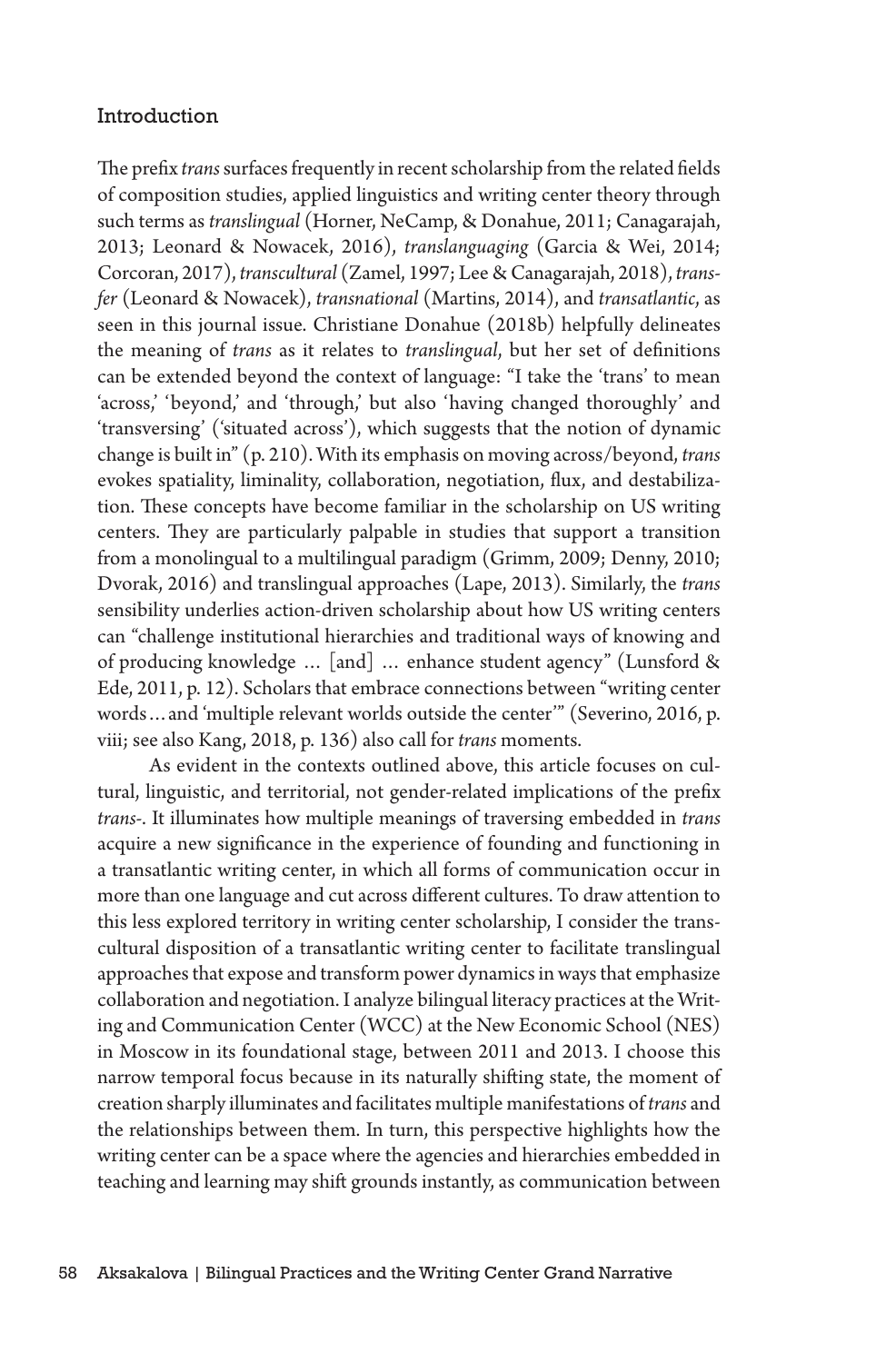and among consultants, students, administrators, and faculty are driven by the shared desire to develop several vectors of literacy: cultural, linguistic, disciplinary, and pedagogical.

### A note on terms

According to Eunjeong Lee & Suresh Canagarajah (2018), *transculturalism* emphasizes "going beyond categories and boundaries" and values "practices and processes rather than … product or form" (pp. 16–17). They observe an important parallel between cosmopolitanism and transculturalism, as both deal with "*transcending* boundaries," and cite Stuart Hall (2002), who asserts, "We are drawing on the traces and residues of many cultural systems, of many ethical systems—and that is precisely what cosmopolitanism means" (as cited in Lee & Canagarajah, p. 16). They further explain, "transculturalism involves situating oneself in liminal social spaces and drawing from values and practices of diverse cultures to constantly reconstruct one's identity and social belonging" (p. 16).

This article draws on the above framework and conceptualizes *transcultural* experience as a process of moving in liminal cultural spaces (physical, temporal and mental) while engaging in practices that redefine both the self and the cultures it traverses. Underlying this definition of transcultural is Mary Louise Pratt's (1991) concept of contact zones as places "where cultures meet, clash, and grapple with each other, often in contexts of highly asymmetrical relations of power" (p. 34), as well as her insistence on creating "safe houses" in academic environments where "groups can constitute themselves as horizontal, homogenous, sovereign communities with high degrees of trust, shared understandings, temporary protection from legacies of oppression" (p. 40). Rather than insisting on one of these metaphors, transcultural spaces and practices in transatlantic contexts attune writing center practitioners to the moments of transition between contact zones and safe houses where the rich possibilities of both are present.

Another concept at work in this article is *translingual*. *Translingual* practice stems from the recognition that languages are constantly evolving processes rather than fixed entities (Horner, NeCamp, & Donahue, 2011; Lu & Horner, 2013; Donahue, 2018b) and language users move across or "shuttle" through their full linguistic repertoires, through such practices as code-switching and code-meshing (Canagarajah, 2006, p. 593) as they make rhetorical and discursive decisions. To see a bilingual language user through this translingual perspective means to recognize their engagement with a "unique and shifting blend of practical knowledge and language use" (Horner, NeCamp, & Donahue, 2011, p. 287). I rely here on this translingual understanding of a bilingual communicator and delve into specific translingual practices that transform the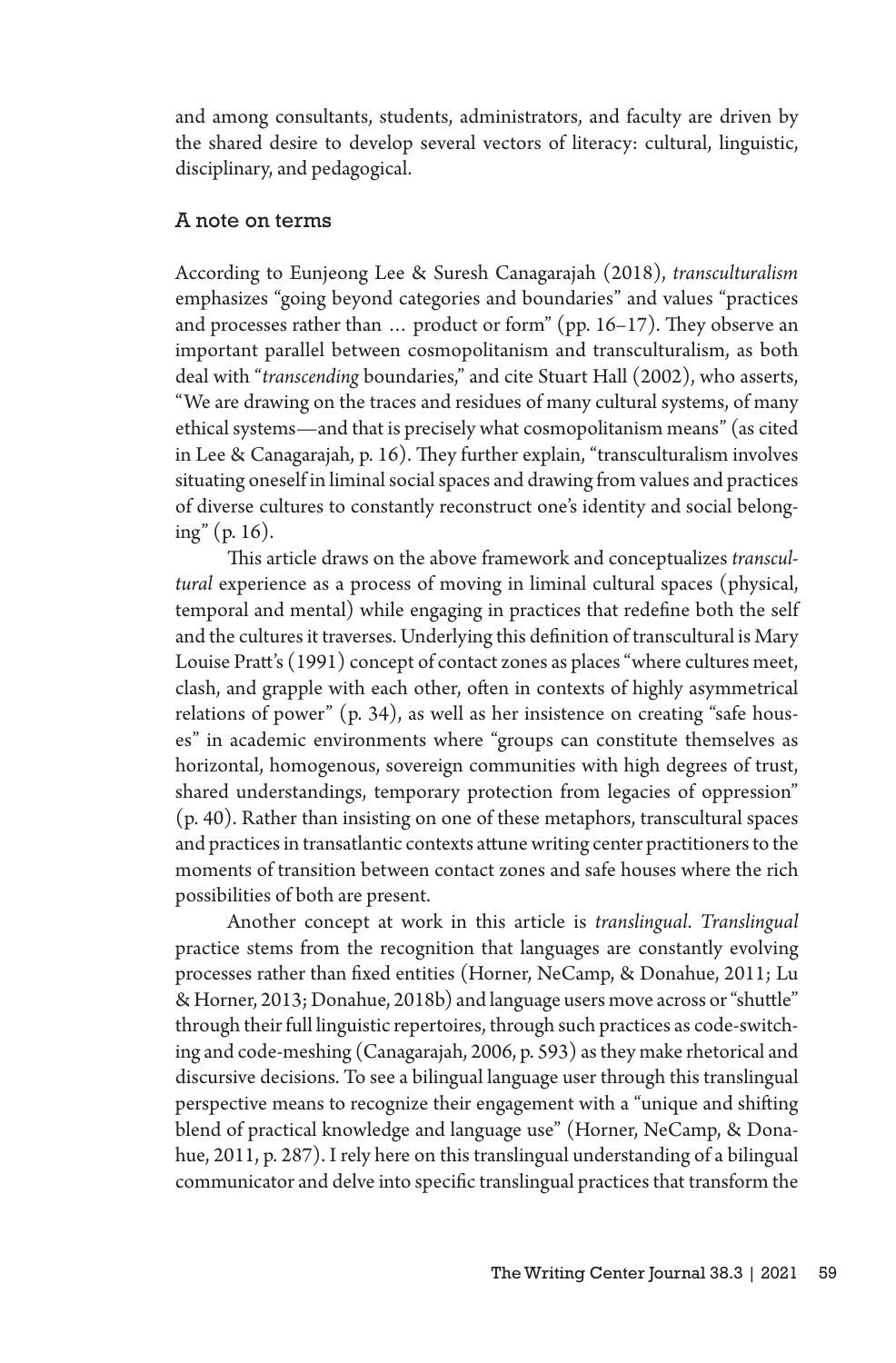axes of power and authority into negotiation and collaboration in bilingual exchanges.

To grasp the relationship between bilingualism and authority in a transatlantic writing center, I want to elucidate the actual relationship between transculturalism and translingualism. According to Lee & Canagarajah (2018), "transcultural dispositions shape translingual practice" (p. 19); both enhance "negotiation strategies" and develop a "cooperative disposition" whereby translingual communicators "acquire tastes, values, and skills that favor co-existence with others" (Canagarajah, 2013, p. 176). In similar terms, Bruce Horner, Samantha NeCamp, & Christiane Donahue (2011) observe in the translingual model of multilingualism a "shif[t]… [of] focus away from individuals, located on a fixed scale of competence toward 'mastery' of a reified 'target' language, and toward groups of people working in collaboration to use all available linguistic resources" (p. 288). Transcultural dispositions then underlie translingual practices; synergistically, they help to disrupt the constructs of a target language and target culture, divesting them of privileged power.

### WCC as a *trans*- space

The NES is an internationally recognized, small (approximately 500 students), and progressive bilingual research university with a liberal arts undergraduate program and graduate programs in economics and finance. In the first two years of its existence (2011–2013), WCC worked in the following directions: providing writing-across-the-disciplines/writing-in-the-disciplines (WAC/WID) support to faculty; training professional consultants; offering tutoring services in writing and oral communication, as well as workshops, to undergraduate and graduate students, as well as alumni; constructing writing-enhanced English curricula; developing resources for students and faculty in both English and Russian; and facilitating professional development across city universities.

I was hired as a founding director and English lecturer after completing a PhD in English at a US university. Having retained my Russian (when I was a teenager, my family had immigrated to the U.S. from Uzbekistan, a former Soviet state), I was in a good position not only to facilitate bilingual practices at the center and beyond, but also to cultivate translingual methods. The WCC was an entirely new unit at the NES, so each of its facets required a solid foundation both administratively/logistically (e.g., space, policies, hiring process, pay scale) and conceptually/methodologically (e.g., staff training, curriculum design, resource development). In its first year, I was the only full-time employee of the center, dedicating my time to needs assessment, staff training, WAC/WID faculty training, curriculum development, tutoring students, teaching literature and writing in English, and also teaching writing in Russian. Other staff members were bilingual consultants hired from within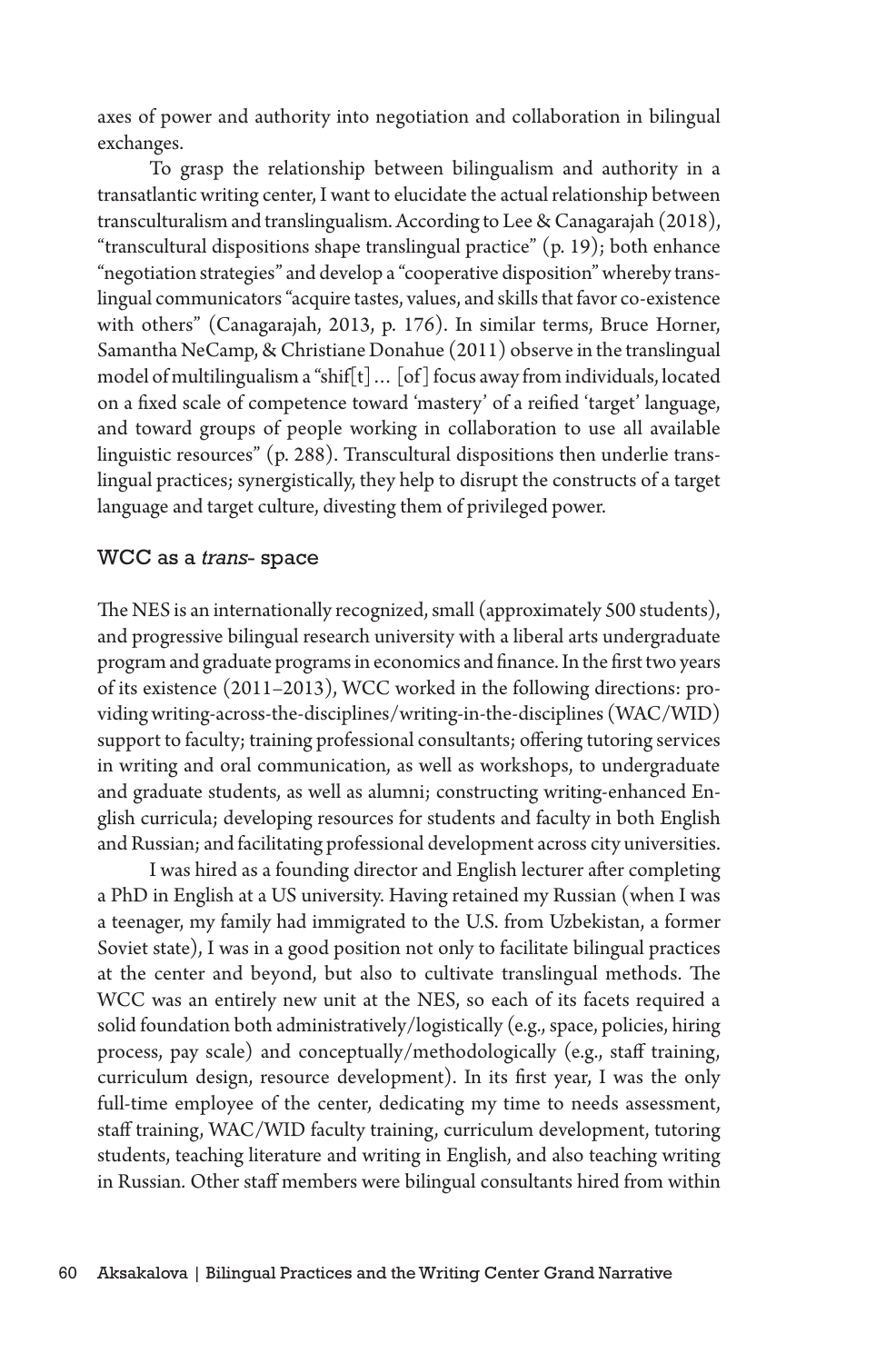the NES. In 2012–2013, our staff expanded. A full-time assistant director from the U.S. joined the team, along with two US consultants, one of whom was a peer tutor. Two Russian consultants were also hired to develop resources and handle consultations in Russian.<sup>1</sup>

The center's philosophy behind bilingual services was to emphasize the writing process as a thought-generating activity that can be facilitated through and across languages. The ability to think critically and communicate effectively in both languages has been a distinctive feature of the undergraduate program (leading to the Bachelor of Arts in economics) and thus the bilingual philosophy of the WCC has been receiving full institutional support (Совместная программа). The NES prepares students as independent critical thinkers who can enhance the Russian economy and research, but who can also succeed at the global stage. This dual mission calls for fluency and critical thought in both languages and advocates linguistic equity. Underpinning this mission is a commitment to what Lisa R. Arnold, W. DeGenaro, R. Iskandarani, M. Khoury, Z. Sinno, & M. Willard-Traub (2017) describe as crucial competencies and habits of mind for contemporary university students: "rhetorical dexterities and sensitivities to navigate increasingly postmodern, global contexts—contexts where identity and culture are dynamic and shifting, and where linguistic, racial, and ethnic differences are everyday realities" (p. 221).

The inception of the WCC was situated in several *trans*-zones. For instance, Russian institutions of higher education were beginning to construct a disciplinary niche for writing studies. In the Soviet period, writing skills were taught as part of literature, language, journalism, and creative writing curricula. While students in these and, to a lesser extent, other disciplines were asked to compose texts, writing studies did not grow into its own field. However, the shift to a market economy and the ensuing internationalization of higher education (West & Frumina, 2012), have brought writing to the forefront of institutional strategic trajectories. The major reason is a pressing, state-driven incentive to increase researchers' international publications; it motivated some universities to introduce academic writing in English to support faculty through writing center workshops and tutorials ("Yukaz"; Squires, 2016).

Academic writing courses for undergraduate students in Russian were also beginning to take place. At the same time, the fall of the Soviet Union disassociated the Russian language from international education; it "lost the status won for it by the Soviet Union, making education in Russia inaccessible to foreigners" (Smolentseva, 2004 as cited in West & Frumina, 2012, p. 53), which resulted in the increase of English courses: "English is now the language of most research publications and, increasingly, the language in which du-

<sup>1</sup> For a detailed discussion about WCC services and practices, see Bollinger, 2016, and Squires, 2016.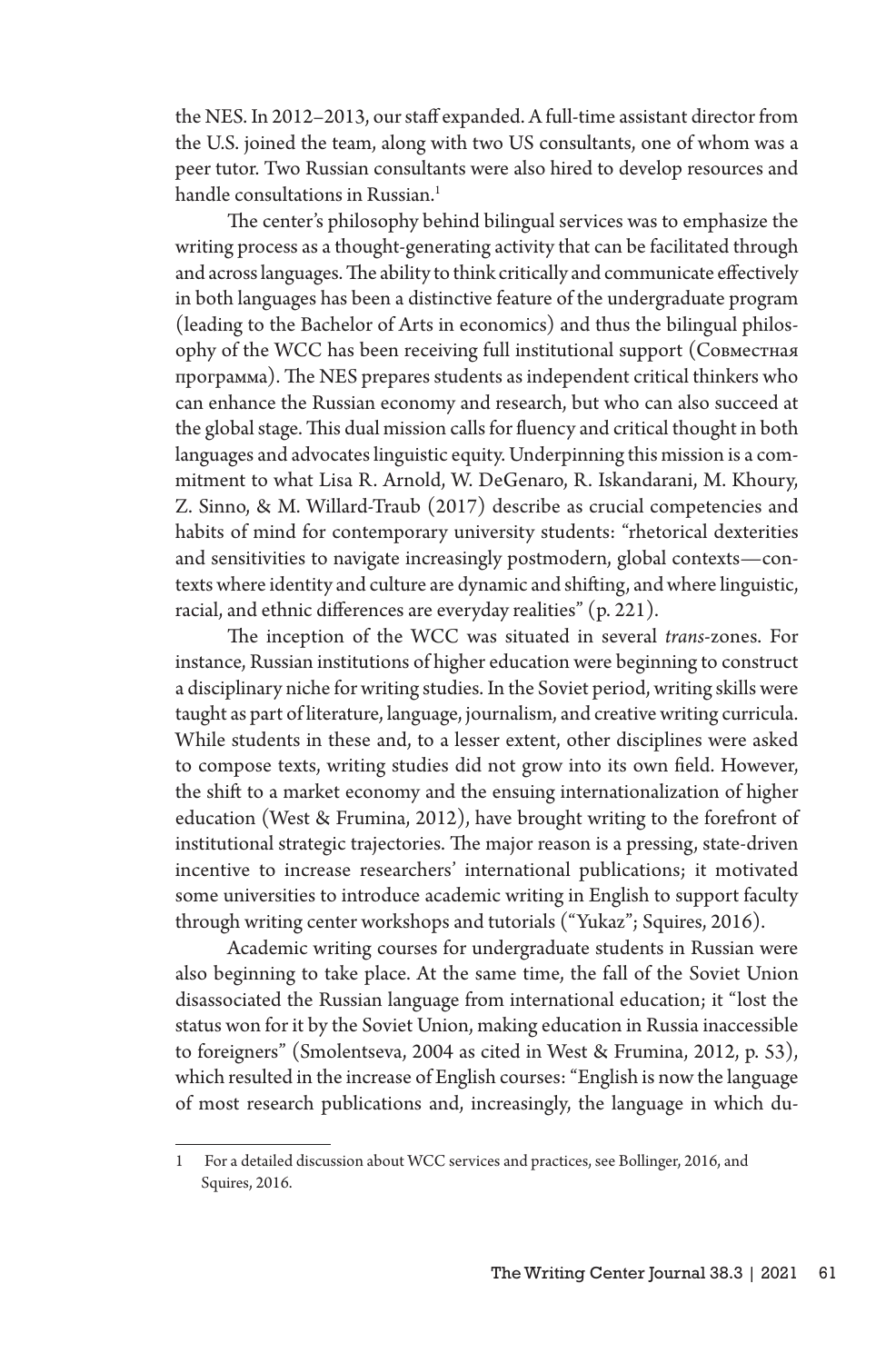al-degree programmes or programmes intended for international students are delivered" (West & Frumina, 2012, p. 53).

With the absence of a distinct discourse community of compositionists and rhetoricians, pedagogical and administrative discussions concerning academic writing were taking place *across* multiple national, linguistic, and professional contexts. A good example is the 16<sup>th</sup> annual Fulbright Summer School in the Humanities: "Academic Writing: Perspectives from Russia and the U.S." (2013). This program was co-organized by scholars (myself included) from three Russian universities specializing in Russian language and literature, discourse studies, translation, Russian and Slavic studies, and Anglo-American composition and writing center studies; co-facilitated by U.S. compositionists and invited speakers from a Russian academic journal and high school instructor; delivered in English and Russian; and hosted by the Faculty of Philology and the Faculty of Journalism of Moscow State University (Schleifer, Townsend, Tsiopos Wills, Aksakalova, Ignashev, & Venediktova, 2016).

An additional way that the WCC was situated in a *trans*-zone is that the NES is a private research university that was founded in 1992 with a mission to facilitate a transition to internationally recognized ways of practicing and teaching economics. Faculty members are hired internationally and locally, and the two languages of instruction are Russian and English. Until 2011, the NES granted only graduate degrees: a Masters in Economics and a Masters in Finance. A Bachelor's degree in economics was launched jointly with the Higher School of Economics and, with its focus on liberal arts/general education requirements, called for bilingual WAC/WID faculty support and writing tutoring services for students. These related needs necessitated the creation of the writing center at the NES.

The NES has the reputation of a cutting-edge institution, instrumental to the country's economic growth due to the school's educational philosophy of active learning, its tenure requirements, its high index of international publications, and its placement of graduates in highly selective international universities. However, spatially it was situated in the building of an old Soviet research university that still occupied most of the space and was filled with remnants of the Soviet past: a big coat room on the ground floor; a canteen-style cafeteria; and a small elevator, which a rider might share with a baker—a Central Asian migrant worker2 delivering a cartful of freshly baked, aromatic *piroshki* under white cotton covers, from the canteen to the third floor café—with a US or European expat NES faculty, or with heavily made-up young women in fashionable clothes from the Design School that rents out space in the same

<sup>2</sup> Most migrant workers in Russia are from Central Asian states, such as Uzbekistan and Tajikistan, which are former Soviet states with struggling economies (http://eurasia.expert/ trudovaya-migratsiya-v-rossiyu-strany-sng-eaes/).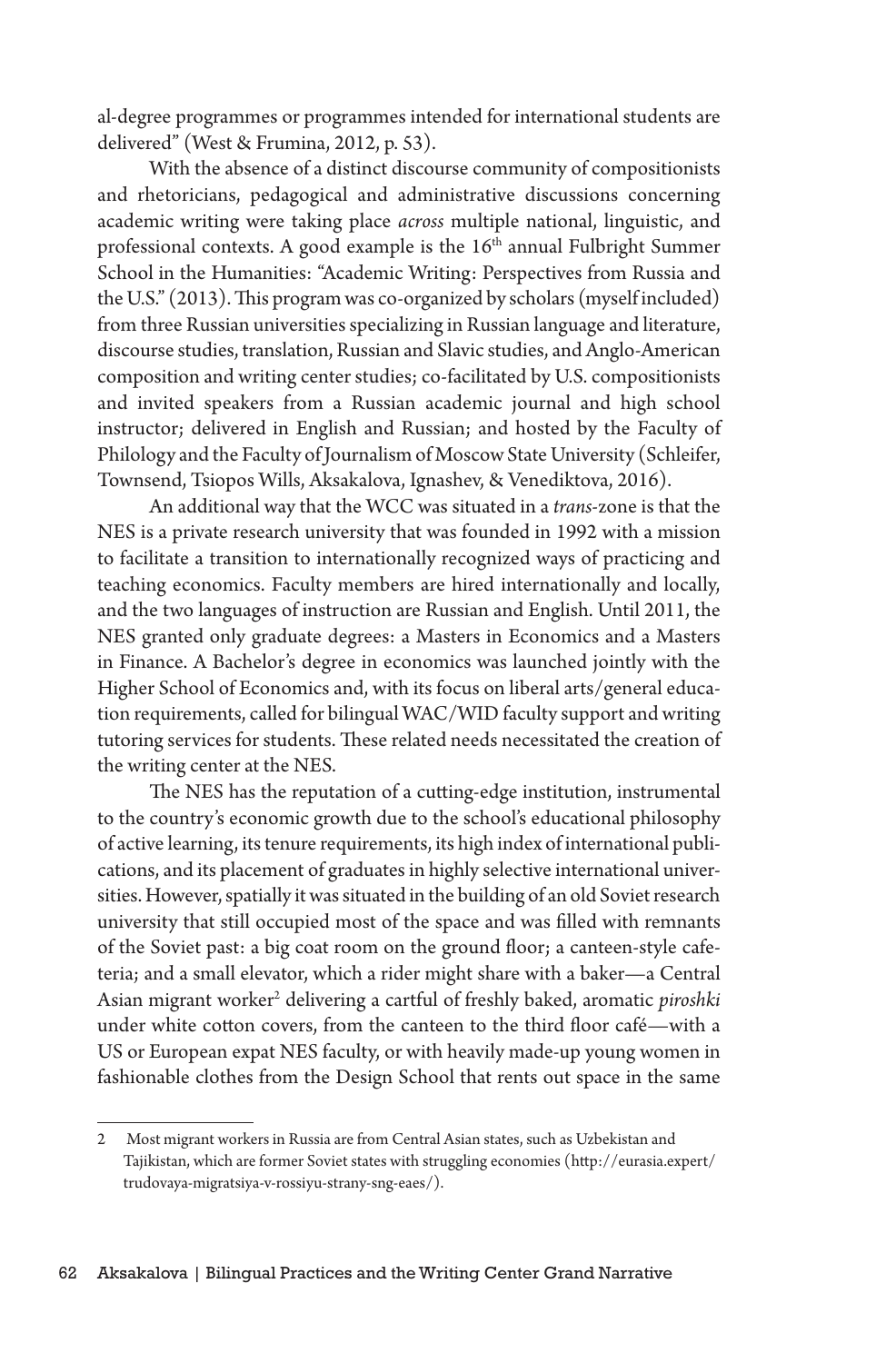building. Certain NES rooms, like the writing center, had very strict access rules. Employees were not allowed to take their office keys home but had to request them every morning from the key keeper, the local Janus, who sat all day reading or watching TV as he guarded the keys with handwritten room numbers on the tags, hanging on the wall.

Thus, the spatial dynamics of the building epitomized a microcosm of Moscow, the city in flux, grappling with its Soviet past and modern reality. In other words, the local space itself was marked by transcultural forms of experience and communication, evoking Donahue's (2018a) understanding of *trans-*: "some roots of the 'trans' prefix,'" she writes, "allow for movement and for flexibility in unique ways that underscore fluidity, transformation, blurring, and blending" (p. 24). Because the movement and flexibility of historical and cultural encounters occurred habitually and in various spaces—inside and outside of the university building—educators and learners were sensitized to hybridity, a key tenet of transculturalism: "we are always culturally hybrid by nature, however we define 'culture'" (You, 2018, p. 6).

The WCC added several layers to this existing institutional transculturalism. It offered unfamiliar academic services (centralized tutoring program) in a familiar language, as well as in a foreign language. It also adapted pedagogical premises from the Anglo-American educational system and frequently employed the translingual method of code-switching. The process echoed what Brooke Schreiber and Snežana Đurić (2017) note to be the experience of transatlantic writing centers: "Writing center pedagogy may be totally unfamiliar to instructors as well as students, and even incompatible with local understandings of writing instruction, which may be product-oriented or focused on exam requirements" ("Finding a Home," para. 4). To introduce the nature of our work to those in the NES community who did not have a clear frame of reference for the academic unit called the "writing center," we hosted a series of open houses. In these campus gatherings, we discussed writing center practice from a global perspective, focusing on the US and Russian contexts. We also had the opportunity to convey writing center teaching philosophies by introducing process-based writing, student agency, collaborative learning, and the Socratic method. Students and staff had the opportunity to ask questions, and our conversations marked the writing center as a space for negotiating the meaning of teaching and learning. For example, we assured students that while we wouldn't edit written work, we would definitely assist them with English language-learning by locating common error types (Linville, 2009), discussing rules, and assigning exercises.

The WCC also added transculturalism as the physical space of the center underwent transitions and invited transitional experiences. Because of limited space in the building, our colleagues held meetings and classes at the center, so our hours sometimes depended on the availability of the room. On a more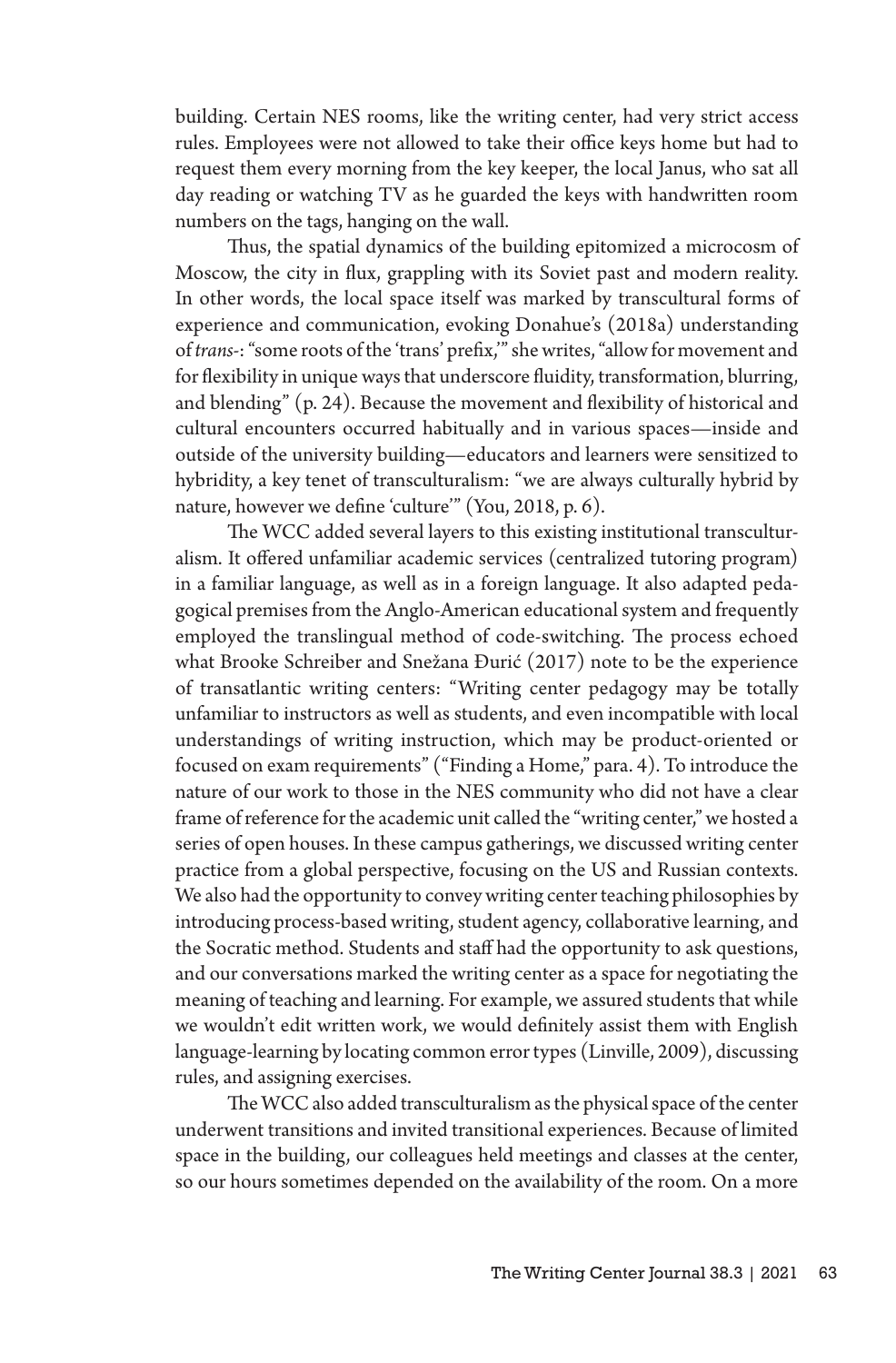personal level, for expat US directors, the writing center space constituted the closest we could come to having a physical home in Moscow. The apartments we rented came with furniture, dishes, and linens. At the center, we had a bit more agency in organizing the space. We bought lamps from Ikea and plants from a local florist, and we were comfortably surrounded by some US writing center and composition literature. The act of setting up the center together, creating a familiar and shared territory, was one of several treasured moments that connected the directors as expats living in a foreign country.

Yet, as Jackie Grutsch McKinney (2013) explains, treating writing centers as homes is problematic because "homes are culturally marked. If a writing center is a home, whose home is it? Mine? Yours? For whom is it comfortable?" (p. 25). These questions suggested themselves in comforting and troubling ways at the WCC. On the one hand, the WCC was a communal space, co-constructed with our students and sponsors: students shared artwork and wrote their writing goals on Post-it notes that remained on the wall; our main sponsor, Merrill Lynch, presented us with a Smartboard. On the other hand, it was a place for transplants, one in which numerous paths crossed. For example, a cleaning staff member shared her hardships as a Moscow migrant laborer whose toddler daughter, living with her family in Kyrgyzstan, stopped recognizing her as a mother. She and I chatted about Central Asia's past and present and shared family pictures and news. We both missed that home; but I missed New York more. The concept of home was thus acquiring a deeply transcultural ethos for both of us by reminding us that "[w]e are always in a state of diaspora if there was ever a 'home' in the first place" (You, 2018, p. 6).

Thus, the writing center functioned in and fostered a deeply hybridized cultural space (mental and physical) that shuffled multiple histories (personal, national, colonial) and facilitated several forms and registers of communication. As follows from the discussion above, the center's transcultural disposition exemplified a leaning toward fluidity and resistance to ossified categorization (e.g., nurturing safe house or contentious contact zone). Lee & Canagarajah (2018) explain that a "transcultural orientation distinguish[es] between *propositional* (i.e., a product-oriented understanding of cultures as essentialized features and values) and *procedural knowledge* (i.e., a disposition to engage with diversity with tolerance and openness, and construct new identities and relationships)" (p. 5, original italics). In the context of the WCC, the instances of procedural knowledge were most striking in the encounters between bilingual staff, students, and administrators. The following section focuses on these.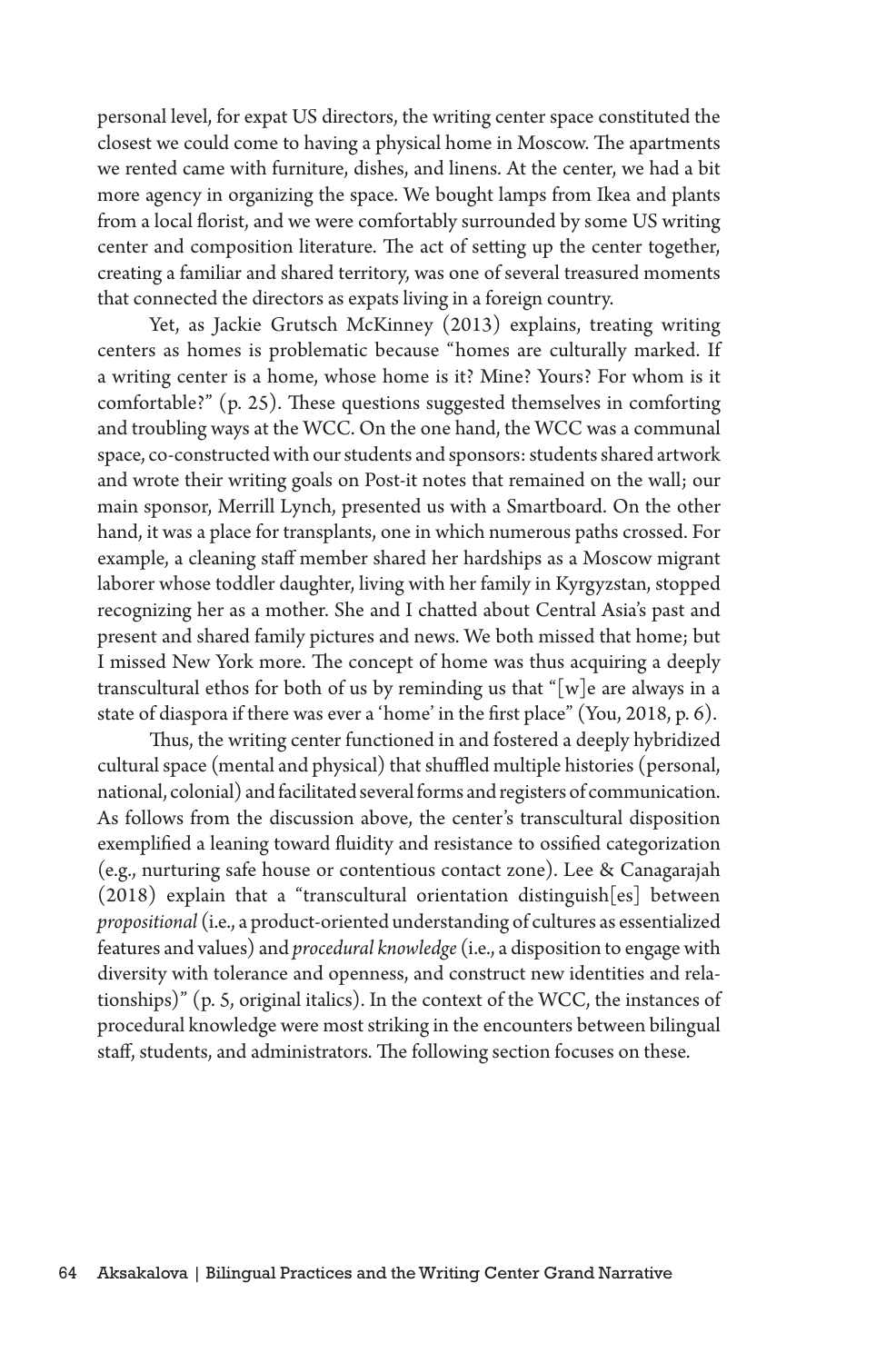## Transcultural and translingual approaches to bilingual practices: power, authority and collaboration

At a traditional, U.S.-based writing center, different vectors of professional relations (e.g., between consultants and students, between directors and consultants) embody both processes of producing texts and negotiating power through language. A bilingual setting of a transatlantic writing center, however, allows these processes to achieve significant momentum and illuminates possibilities for US writing centers currently exploring multilingualism (Lape, 2013; Bruce & Rafoth, 2016).

At the WCC, my own positionality as a US director with the native fluency of Russian decentered the levels of formality and subordination with my Russian colleagues and WCC staff and fostered the atmosphere of mutual learning. Especially in the first year, most of the WCC staff were Russian faculty from the English department. We could freely communicate in English, but we preferred Russian with frequent code-switching and code-meshing mainly because our shared L1 made us less strange to each other, enabling friendships, collegial support, and mutual learning.

I conducted training sessions not only in the formal setting of my office, but also in my apartment, partly due to the general enthusiasm I shared with the English faculty to get acquainted. Our training sessions were not unidirectional, originating with me and extending to them, but reciprocal. If the English faculty members were under time constraints to develop process-based writing pedagogies and consulting practices, I was pressed to develop a writing seminar curriculum for undergraduate economics students and teach it in Russian. When I was developing reference materials in Russian, needless to say, I needed a lot of assistance. As I was translating familiar concepts and terms into Russian, I was going through a process similar to my Russian students and colleagues composing or speaking in English. As language users, we depended on each other for guidance, and the English faculty, who were also the first cohort of WCC consultants, helped. They also taught one session of my seminar that focused on students' most common Russian language errors. Likewise, when it came to English writing, I was happy to provide them with guidance on assignment design and student feedback.

In addition, while I was initiating my Russian colleagues into the conventions of Anglo-American composition and writing center theory, my colleagues were providing me with important institutional history, especially with regard to English programmatic decisions on writing. For example, since the school offered only graduate programs before 2011, English courses were conceived of as service to the economics program. The curricular focus was on business writing, academic writing, and oral presentations, taught in separate courses depending on students' levels of English proficiency. With the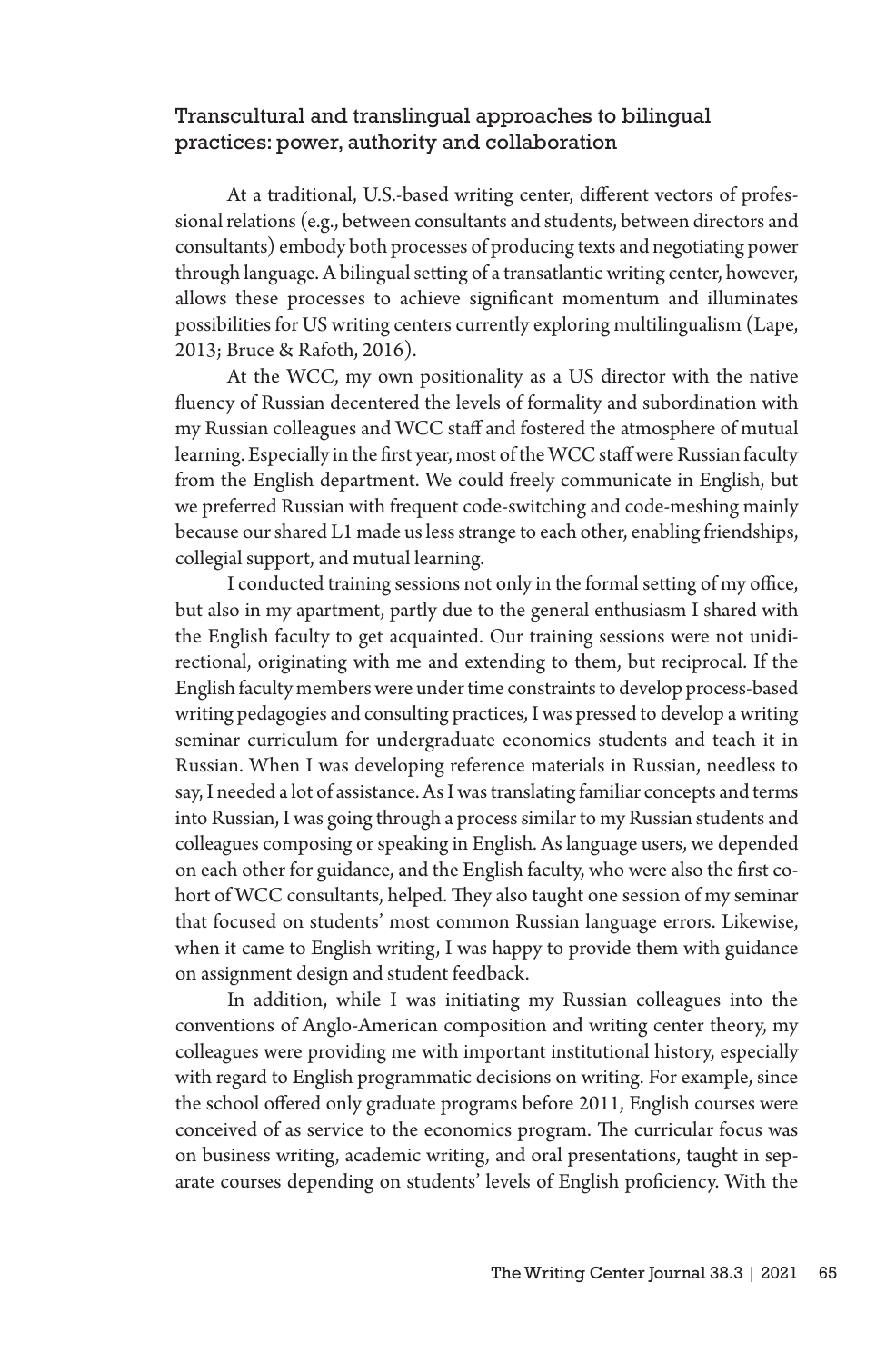creation of the WCC, upper administration and students expressed interest in a more integrated curriculum with enhanced writing and speaking practices. Even though I was given a leading role in creating the new curriculum, it was a collaborative effort. Two English faculty joined me in constructing a curricular framework based on Brinton, Snow, and Wesche's (1989/2003) model of content-based, integrated English curriculum. My training in composition and WAC/WID enabled me to provide the course content and methodology while my colleagues' English-as-a-foreign-language (EFL) training was crucial in adapting this curriculum to students' English proficiency levels using the Common European Framework of Reference for Languages, an important assessment framework used in Russia and Europe. We worked long hours on weekends and evenings, driven not only by our professional commitment, but also by our camaraderie generated by the sense of belonging to the Russian culture and language.

A similar example of linguistic reciprocity concerned Russian and English consultants. A Russian consultant who provided services exclusively in Russian brought to the WCC not only her linguistic expertise, but also the cultural history of Russian education, of which she was both product and producer. Proficient in English but specializing in Russian language and literature, she was not willing to participate in staff meetings led in English (to accommodate English-speaking consultants). Her linguistic reticence was deeply rooted in the Russian philological tradition, namely the expectation of implacable fluency and correctness in a foreign language; lacking that, philologists are discouraged from participating in a foreign discourse. Another consultant, an undergraduate peer tutor from the U.S., was reticent to speak Russian. The two consultants decided to help each other; they met informally and practiced their conversation skills.

The blurring of hierarchies in the chain of command and collaborative work across different lines of employers may be familiar aspects of the writing center experience. The above instances of mutual support and learning among WCC staff members, however, afford a new understanding of collaboration, giving it a global dimension and facilitating what Horner, NeCamp, & Donahue (2011) call "transnational connectivity" (p. 287). As we moved freely between language practices and pedagogical constructs associated with the two nations and cultures, the concepts of L1 and L2 lost their meaning as static entities. We were fully proficient in both and joined each other in shuttling between the two languages. In this sense, we were decoupling language from specific forms of "social identity and citizenship" and placing it in service of our communication needs. In doing so, we engaged in the translingual practice of "working across a variety of fluctuating 'languages'" (Horner, NeCamp, & Donahue, 2011, p. 287).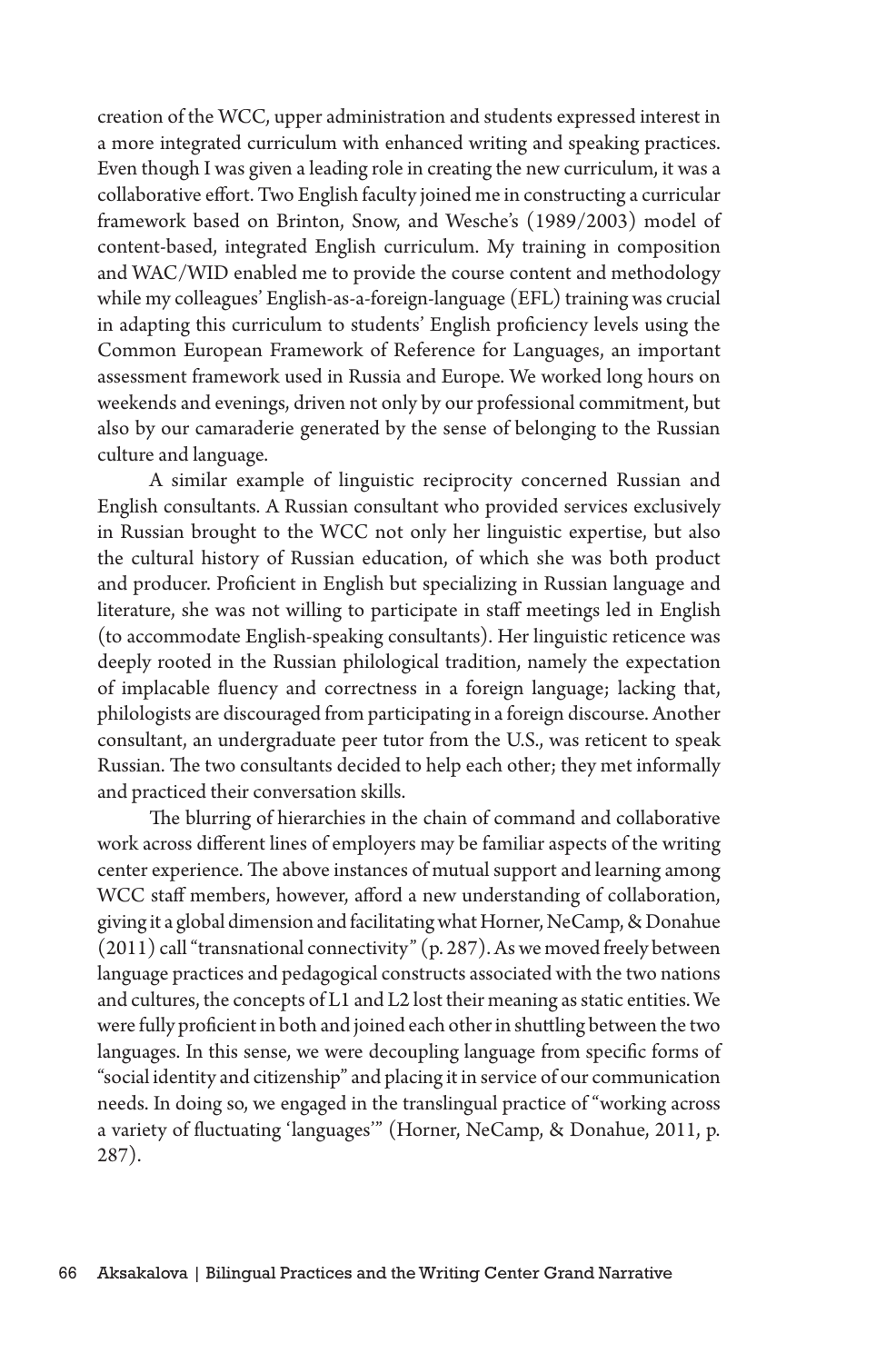However, the newness of the center on campus also provided an opportunity to revise traditional assumptions about authority, language, and power. Namely, writing center practices that involved interactions in Russian between students and me proved a fertile environment for negotiating power and authority through language. For example, during writing sessions in the economics seminar, my students quickly learned that I could provide them with composition and citation strategies, offer feedback on higher-order concerns, and facilitate a peer review or debate; I could *not* offer nuanced disciplinary knowledge of economics to assess their arguments fully; I could *not* offer feedback on Russian grammar beyond basic errors. In class, my limitations resulted in students' dependence on each other during discussions and peer reviews. When I was giving feedback in one-to-one consultations or email, I often focused on higher order concerns. If I saw what looked like a grammatical error or sentence-structure issue, I noted it to the student, but explained that I was not in the position to verify errors or suggest corrections. Here is an excerpt from my emailed feedback on lower-order concerns as originally composed in my Englished Russian:

я увидела несколько опечаток или то, что мне показалось ошибками. Они в желтом цвете, обратите внимания и вообще обязательно перечитайте эссе несколько раз до здачи, чтобы поймать все грамматические и орфографические ошибки.

Here is the translation:

I saw several typos or what appeared to me as errors. They are highlighted in yellow. Please pay attention to these and make sure to re-read the essay several times before submitting, so as to catch all grammatical and orthographic errors.

My hedging, while reducing my authority in a traditional, hierarchical sense of the word, also helped to place responsibility on the student. By including "to me" in the first sentence, I convey to the student the perspective of a particular audience.

During consultations, students actually engaged in correcting their errors and explained to me the rules behind their corrections. Sometimes, to help me understand their Russian prose, students explained the meaning of a particular idiomatic expression or cultural reference. Other times, I could read their passages and notice a problematic word choice in Russian. In one consultation, both the student and I noticed an imprecise word choice in Russian. While the student was searching for a Russian synonym, I mentally translated the sentence into English and the word "cohort" suggested itself. The student had a high level of English proficiency, so when I shared with him that in English the word "cohort" would work best, he quickly came up with a Russian translation of "cohort" and agreed that this word precisely convey his point. This practice draws on Suresh Canagarajah's (2002) notion of "shuttling"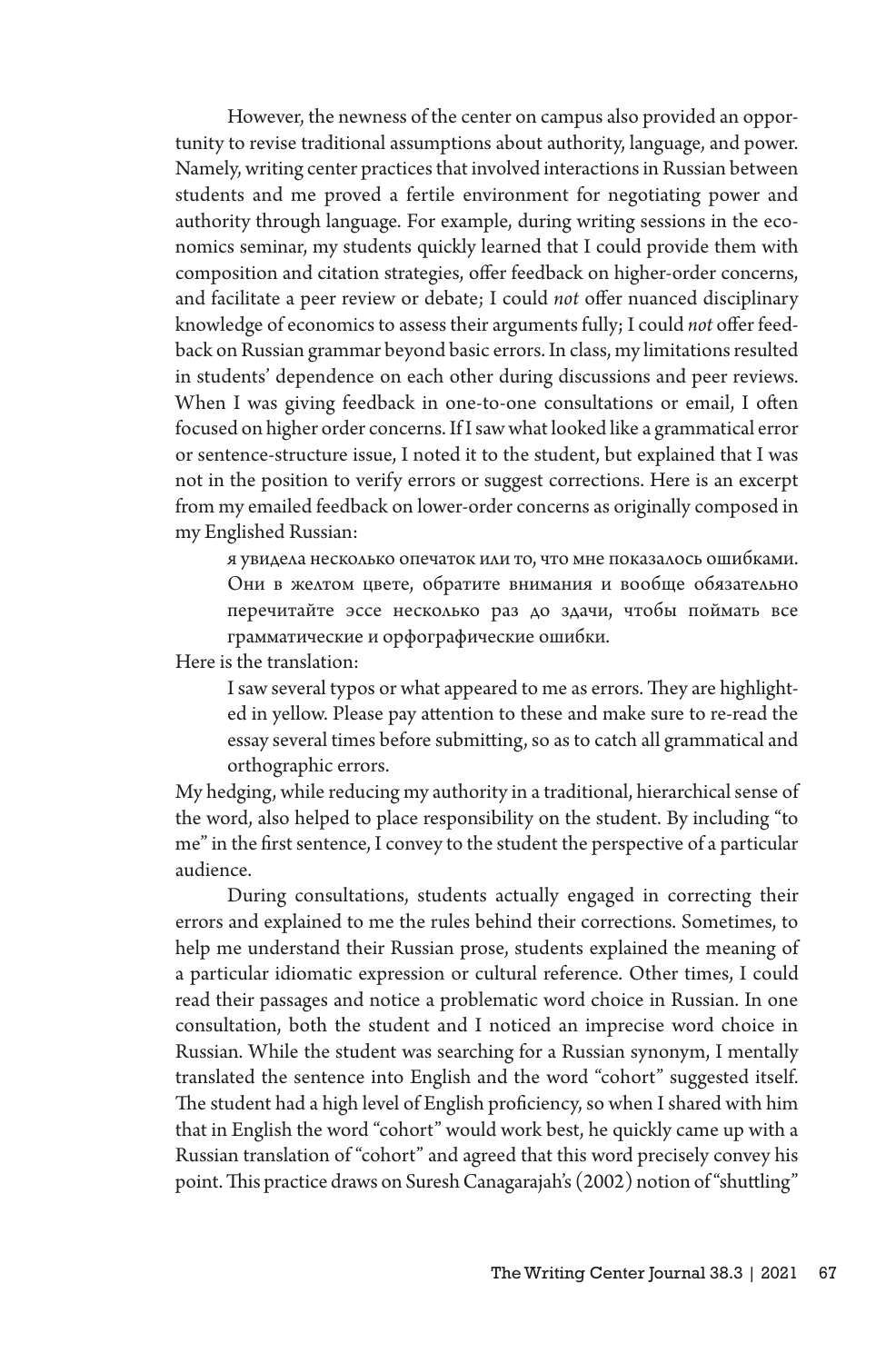between languages and responds to Carol Severino's (1993) call for "collaborative exploration of cultural and linguistic differences" (p. 57) in writing center contexts. My work with the student illustrates how writing center pedagogy brings into translingual practice an element of mutual learning, turning it into *collaborative shuttling*.

These writing center practices helped to redefine the construct of authority: it lay not in my ability to provide answers or correct errors, but in my skill to read and ask questions indicative of (a) my interest in learning about the writer's ideas and rhetorical choices and (b) my need, as a Russian-language user, to enhance my linguistic and cultural literacy—as well as in my commitment to collaboration. This shift in perspective on authority yields several important learning moments about the work of a bilingual transatlantic writing center. First, when the consultant cannot provide substantial support with grammar, attention shifts toward higher order concerns, validating their place in a session. In the Russian academic milieu, in which the teaching of writing skills had been historically associated mainly with syntactical and grammatical correctness, such opportunities of engaging with the writing center principle of prioritizing higher order concerns are invaluable. Second, collaborative shuttling introduces an element of spontaneity, flexibility, and experiential fortuitousness to a learning moment. As this collaborative effort takes precedence over a traditional hierarchical model of authority in one language, in this case Russian, it can be more easily imagined in English. In other words, when the shift from authority to negotiation and collaboration becomes a recurring and expected move, a student can develop a habit of mind to take responsibility for their learning and extend it to English consultations, spaces where EFL students usually expect a more directive way of tutoring.

Third, in a transatlantic setting, giving a student the opportunity to educate a consultant not only augments student agency, but also strengthens the value of L1 and the local culture in the student's mind. In turn, the student may perceive the writing center not as an English language center, a mere stop on the route to global success that privileges international over local culture, but a space where multiple literacies are emphasized, exchanged, and expanded in an open dialogue. Offering an integrated, translingual approach to writers' multiple languages, so as not to prioritize English, is an important element of a transnational writing center. For instance, Sharifa Daniels & Rose Richards (2011) report that in South Africa, "the power relations are often far from symmetrical and language is highly contested" (pp. 33–34). Daniels and Richards draw on Canagarajah's work to suggest that the collaborative translingual practices of South African writing centers "allo[w] multilingual writers to bring some of their own resources to academic discourse and in that way enable students to 'shuttle between discourse communities' (Canagarajah 2002: 41)" (p. 34). Christian Brendel (2012) describes the affordances of such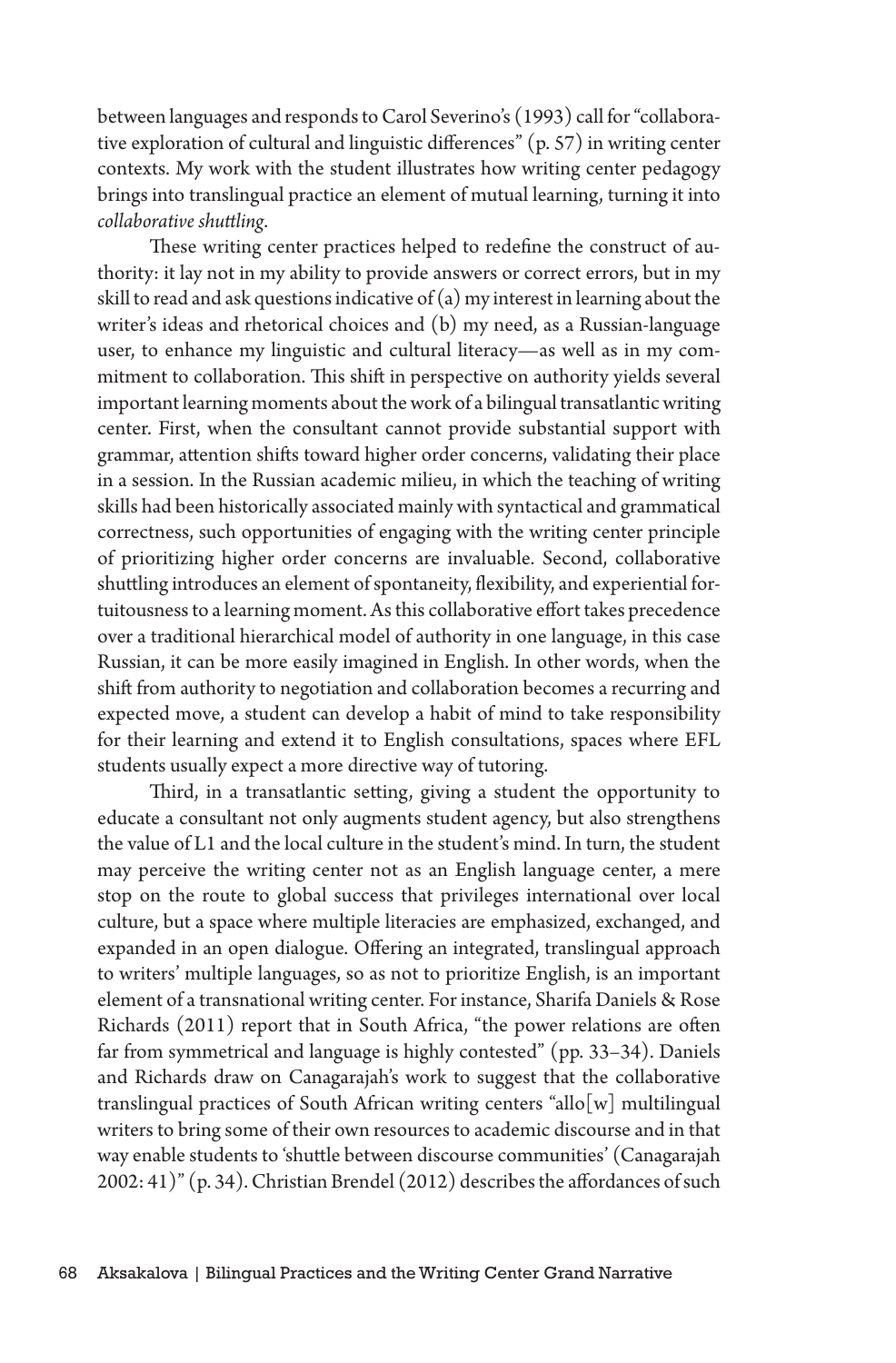collaborative shuttling, which he calls "comparative multilingual tutoring, or CMT":

Since writers already possess a fully functional and fully developed native language, tutors with the proper training and background who also have an understanding of that language can use it as a springboard to compare and contrast analogous (or non-analogous) concepts in English. By highlighting how each language system expresses a certain idea and comparing the syntactical, lexical, or idiomatic reasons behind the expressions, perhaps the writer will gain a better intuitive understanding of how these aspects of English work. (p. 82)

The CMT model worked well not only in our consultations, but also in a series of workshops that offered a comparative analysis of punctuation marks in English and Russian. Regardless of their location, then, multilingual writing centers make effective use of CMT practices. Yet, in settings where English is a primary language, CMT, or collaborative shuttling, works in the service of English mastery (see the last sentence in the above quote). In an EFL setting in which another language is also the medium and subject of writing center practices, a consistent engagement with CMT can help to bring all language groups on equal footing.

### Conclusion

Bilingual practices and translingual approaches as discussed in this article re-contextualize how collaborative learning and negotiation of authority can be achieved through a writing center. I highlighted moments from the formative stages of WCC that divulge transculturalism as the experiential reality of a transnational writing center. This transcultural orientation fueled flexible attitudes to language and creative implementations of collaborative work across languages and professional hierarchies that, in turn, helped to deconstruct the axes of power, increase student agency, and problematize the status of international writing center professionals as brokers of English as a *lingua franca*—purely as a commodity necessary to enter the global stage. This perspective illustrates that a transatlantic writing center both confirms and extends Carol Severino's application (2002) of Pratt's concept of contact zones. Severino suggests, "Within the academy the writing center is the contact zone where diverse cultures, languages, literacies, and discourses 'meet, clash, and grapple with each other'" (p. 231). She also employs Gloria Anzaldua's concept of borderlands to explain the writing center's interdisciplinary positioning, careful to emphasize the linguistic rather than spatial connotation of the concept (p. 230). A transatlantic writing center, where services are offered in several languages that are also mediums of instruction and where the same consultants can offer services in different languages, places all agents of writing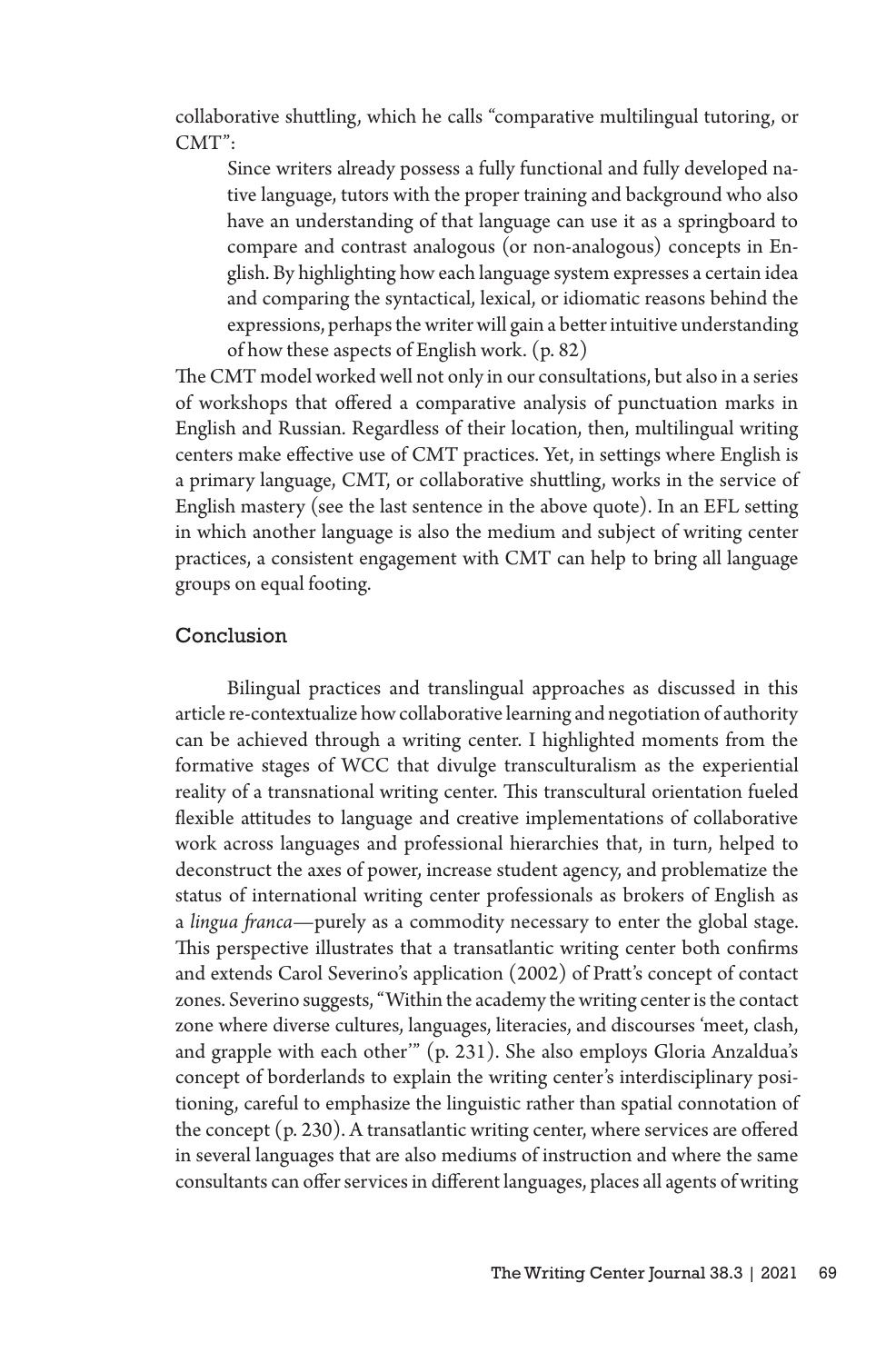center work into *linguistic* and *cultural* borderlands, as it destabilizes the concept of a dominant language and culture.

 The rich array of *trans-* spaces and relationships are not always unique to transatlantic writing centers. A transatlantic center highlights the *trans-* reality vividly, and, in so doing, it opens up conceptual avenues for writing center researchers and practitioners in less *trans-* settings to recognize and theorize the nature of *trans-* moments at their centers. For example, Suresh Canagarajah (2018) reminds us that multilingual students in US colleges are writers who "occupy a space that is liminal—i.e., between communities, languages, and nations. Such positioning motivates in them a search for identities and literacies that go beyond bounded, static, and territorialized constructs and norms" (p. 41). Writing centers in the U.S. and other countries can foster such *trans-* identities and literacies by embracing multilingual tutoring (Lape). They can also facilitate translingual communication through what I described above as collaborative shuttling and CMT. Such practices can in turn blur the lines of authority and hierarchy and place emphasis on each participant's assets rather than deficits. These practices will place reflection, spontaneity, and collaboration at the forefront of the writing center experience and help to disassociate writing center practice from the strict metaphors of fixed spaces, such as contact zones and safe houses, emphasizing instead openness, possibility, and exploration implicit in liminality.

#### Acknowledgements

*I'm deeply grateful to my colleagues at the New Economic School who brought all their expertise, energy, and creativity to build our Center. I also want to thank my friend and colleague Maria Jerskey for her generous feedback on this article. Finally, I want to thank the WCJ editorial team not only for their thorough feedback and clear guidance, but also for prompt, ongoing communication, especially during the pandemic. Many thanks to the two anonymous reviewers for closely reading the article and offering great suggestions.*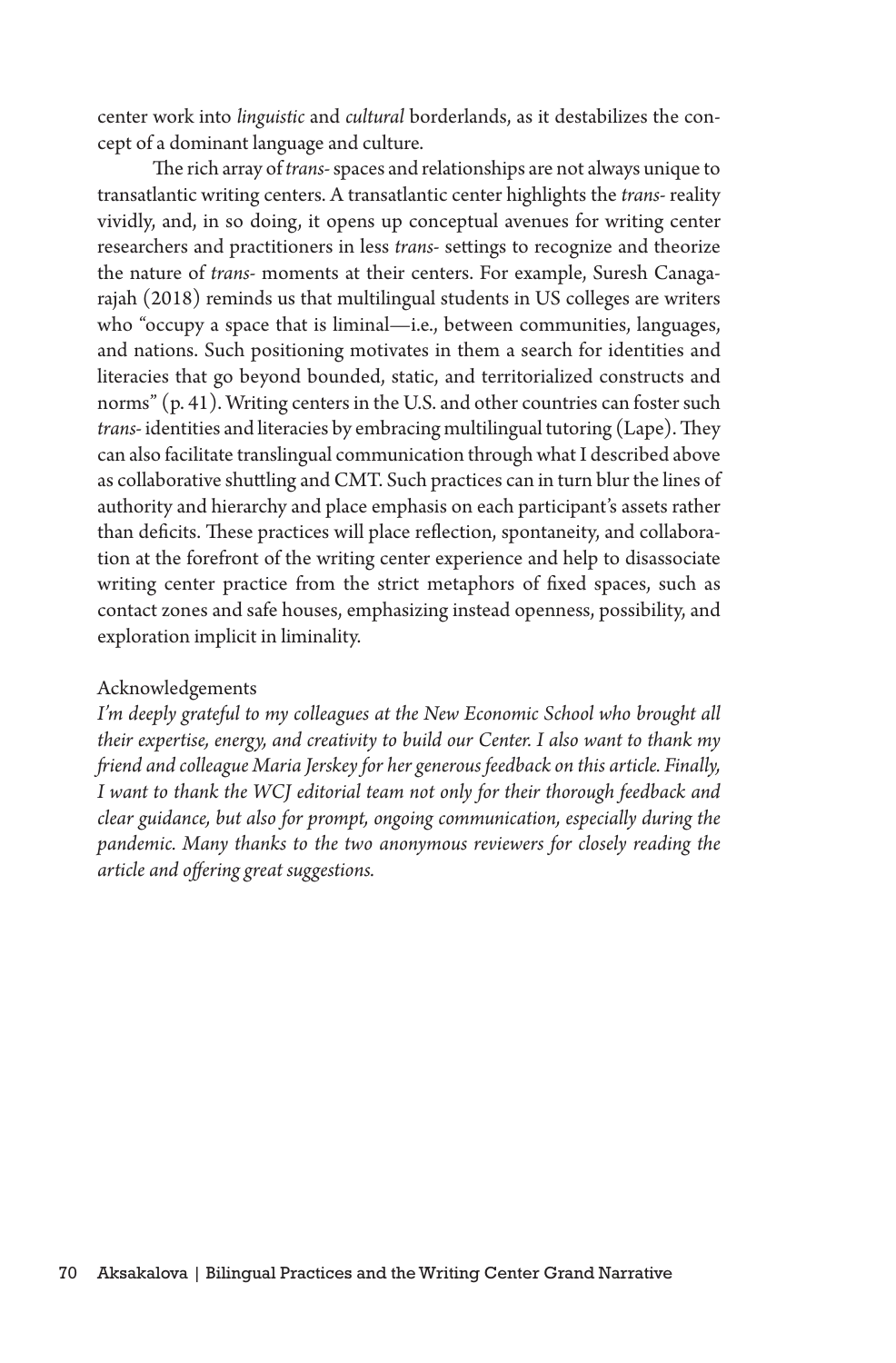### References

- Arnold, L. R., DeGenaro, W., Iskandarani, R., Khoury, M., Sinno, Z., & Willard-Traub, M. (2017). Literacy narratives across borders: Beirut and Dearborn as twenty-first century transnational spaces. In L. R. Arnold, A. Nebel, & L. Ronesi (Eds.), *Emerging writing research from the Middle East-North Africa region* (pp. 219–240). Boulder, CO: WAC Clearinghouse.
- Bollinger, K. M. (2016). Introducing western writing theory and pedagogy to Russian students: The writing and communication center at the New Economic School. In P. Zemliansky, & K. Amant (Eds.), *Rethinking post-communist rhetoric: Perspectives on rhetoric, writing, and professional communication in post-Soviet spaces* (pp. 19–42). Lanham, MD: Lexington Books.
- Brendel, C. (2012). Tutoring between language with comparative multilingual tutoring. *Writing Center Journal*, *32*(1), 78–91.
- Brinton, D. M., Snow, M. A., Wesche, M. (2003). *Content-based second language instruction*. Ann Arbor, MI: University of Michigan Press. (Original work published in 1989).
- Bruce, S., & Rafoth, B. (Eds.). (2016). *Tutoring second language writers*. Logan, CO: Utah State University Press.
- Canagarajah, S. (2002). Multilingual writers and the academic community: Towards a critical relationship. *Journal of English for Academic Purposes*, *1*, 22–44.
- Canagarajah, S. (2006). The place of world Englishes in composition: Pluralization continued. *College Composition and Communication*, *57*(4), 586–619.
- Canagarajah, S. (2013). *Translingual practice: Global Englishes and cosmopolitan relations*. New York, NY: Routledge.
- Canagarajah, S. (2018). Transnationalism and translingualism: How they are connected. In X. You (Ed.), *Transnational writing education: Theory, history, and practice* (pp. 41–60). New York, NY: Routledge.
- Совместная программа по экономике НИУ ВШЭ и РЭШ (Bachelor of Arts in Economics). https://www.the NES.ru/bachelor-of-arts-ineconomics.
- Corcoran, L. (2017). "Translanguaging 101": Translingual practices for the translingual realities of the SEEK Composition Classroom. *Journal of Basic Writing*, *36*(2), 54–76.
- Daniels, S. & Richards, R. (2011). "We're all in this thing together": An equitable and flexible approach to language diversity in the Stellenbosch University Writing Lab. In A. Archer & R. Richards (Eds.), *Stellenbosch University Writing Lab* (pp. 33–44). Sun Media.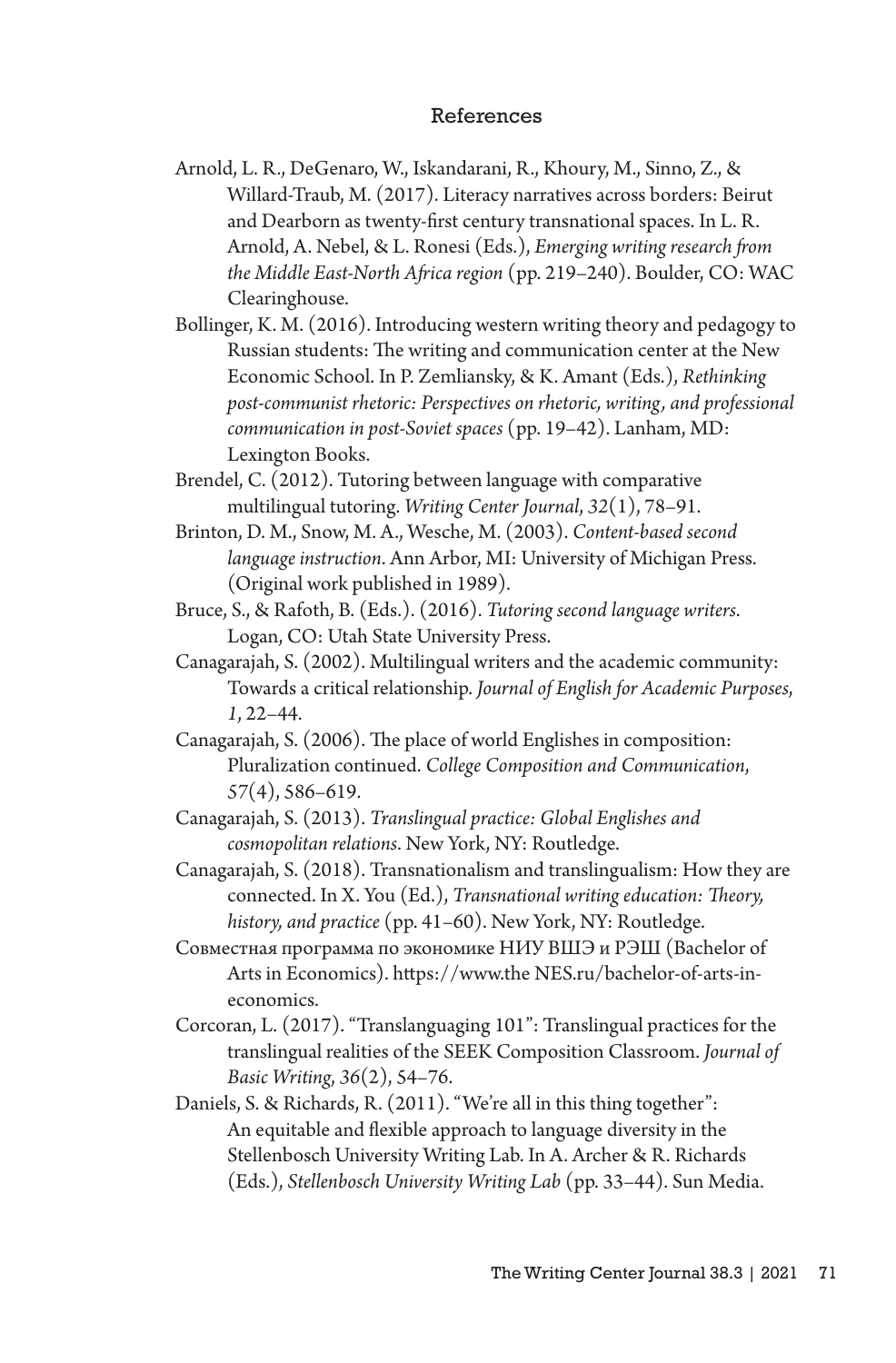- Denny, H. (2010). Introduction to "Multiliteracies, social futures, and writing centers." *Writing Center Journal*, *30*(1), 84–87.
- Donahue, C. (2018a). Rhetorical and linguistic flexibility: Valuing heterogeneity in academic writing education. In X. You (Ed.), *Transnational writing education: Theory, history, and practice* (pp. 21–40). New York, NY: Routledge.
- Donahue, C. (2018b). Writing, English, and a translingual model for composition. In R. Malenczyk, S. Miller-Cochran, E. Wardle, & K. B. Yancey (Eds.), *Composition, Rhetoric, and Disciplinarity* (pp. 206–224). Logan, CO: Utah State University Press.
- Dvorak, K. (2016). Multilingual writers, multilingual tutors: Codeswitching/mixing/meshing in the writing center. In S. Bruce, & B. Rafoth (Eds.), *Tutoring second language writers* (pp. 101–122). Logan, CO: Utah State University Press.
- Garcia, O., & Wei, L. (2014). *Translanguaging: Language, bilingualism and education*. London, UK: Palgrave Macmillan.
- Grimm, N. M. (2009). New conceptual frameworks for writing center work. *Writing Center Journal*, *29*(2), 11–27.
- Horner, B., NeCamp, S., & Donahue, C. (2011). Toward a multilingual composition scholarship: From English only to a translingual norm. *College Composition and Communication*, *63*(2), 269–300.
- Kang, Y-K. (2018). Expanding the role of the writing center at the global university. In S. K. Rose & I. Wiser (Eds.), *The Internationalization of US Writing Programs* (pp. 132–148). Logan, CO: Utah State University Press.
- Lape, N. G. (2013). Going global, becoming translingual: The development of a multilingual writing center. *Writing Lab Newsletter*, *38*(3–4), 1–6.
- Lee, E., & Canagarajah, S. (2019). The connection between transcultural dispositions and translingual practices in academic writing. *Journal of Multicultural Discourses*, *14*(1), 14–28.
- Leonard, R. L., & Nowacek, R. (2016). Transfer and translingualism. *College English*, *78*(3), 258–264.
- Linville, C. (2009). Editing line by line. In S. Bruce, and B. Rafoth (Eds.), *ESL writers: A guide for writing center tutors* (pp. 116–131). 2nd ed. Portsmouth, NH: Heinemann.
- Lu, M.-Z., & Horner, B. (2013). Translingual literacy, language difference, and matters of agency. *College English*, *75*(6), 582–607.
- Lunsford, A. & Ede, L. (2011). Reflections on contemporary currents in writing center work. *Writing Center Journal*, *31*(1), 11–24.
- Martins, D. (2014). *Transnational writing program administration*. Logan, CO: Utah State University Press.